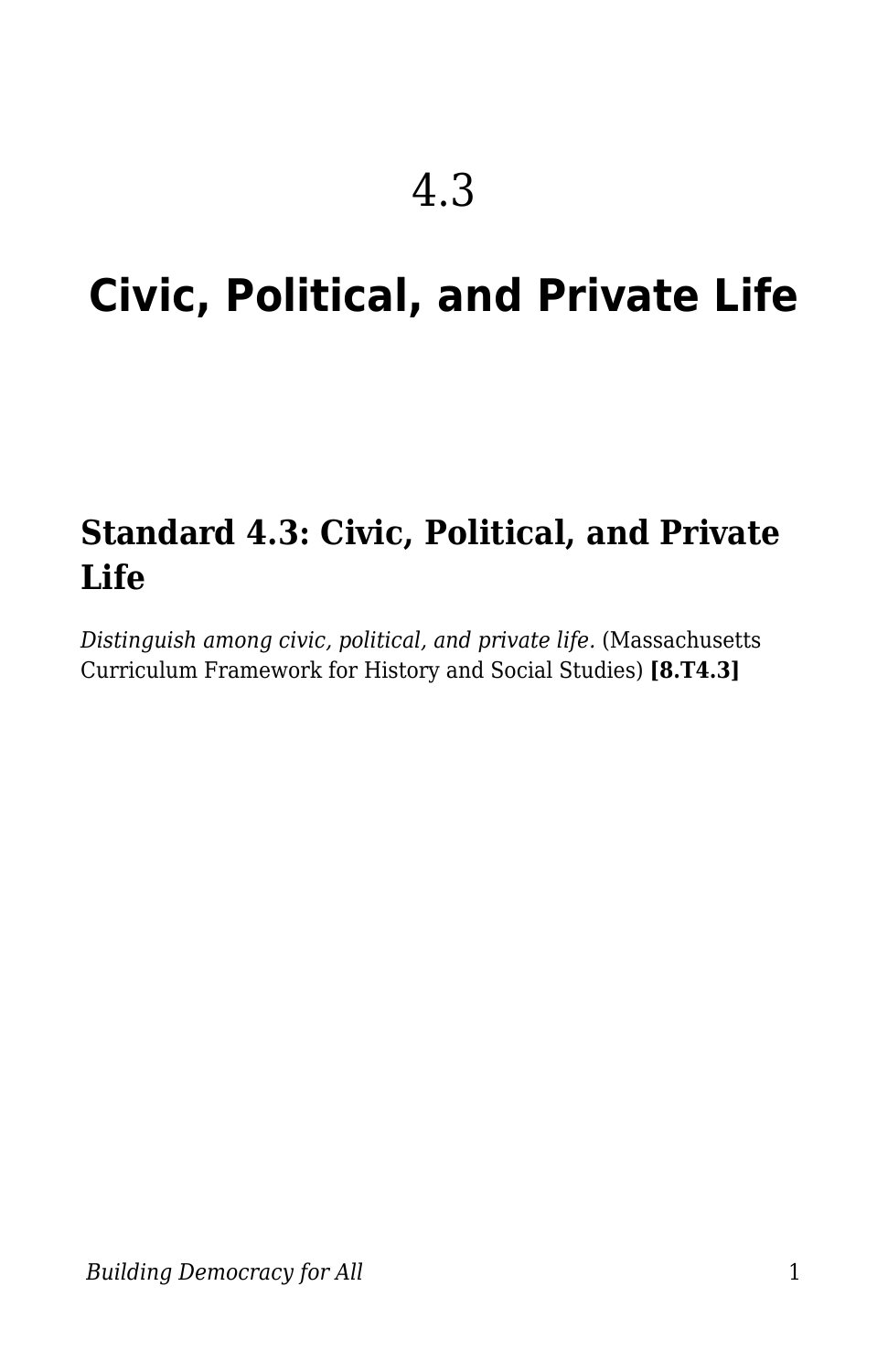

["Social distancing sign in Boston"](https://upload.wikimedia.org/wikipedia/commons/6/6d/Social_distancing_sign_in_Boston.jpg) by Mayor Marty Walsh is licensed under [CC BY 4.0](https://creativecommons.org/licenses/by/4.0/deed.en)

## **FOCUS QUESTION: What are the Differences and Interconnections Among Civic, Political, and Private lives?**

In America's democratic society, people engage in three different types of social life: Civic, Political, and Private.

**Civic life** is the "public life of the citizen concerned with the affairs of the community and nation as contrasted with private or personal life, which is devoted to the pursuit of private and personal interests" [\(Center for Civic Education, 2014, para. 2\)](https://www.civiced.org/standards?page=912erica). How people act in relation to their town, city, or community is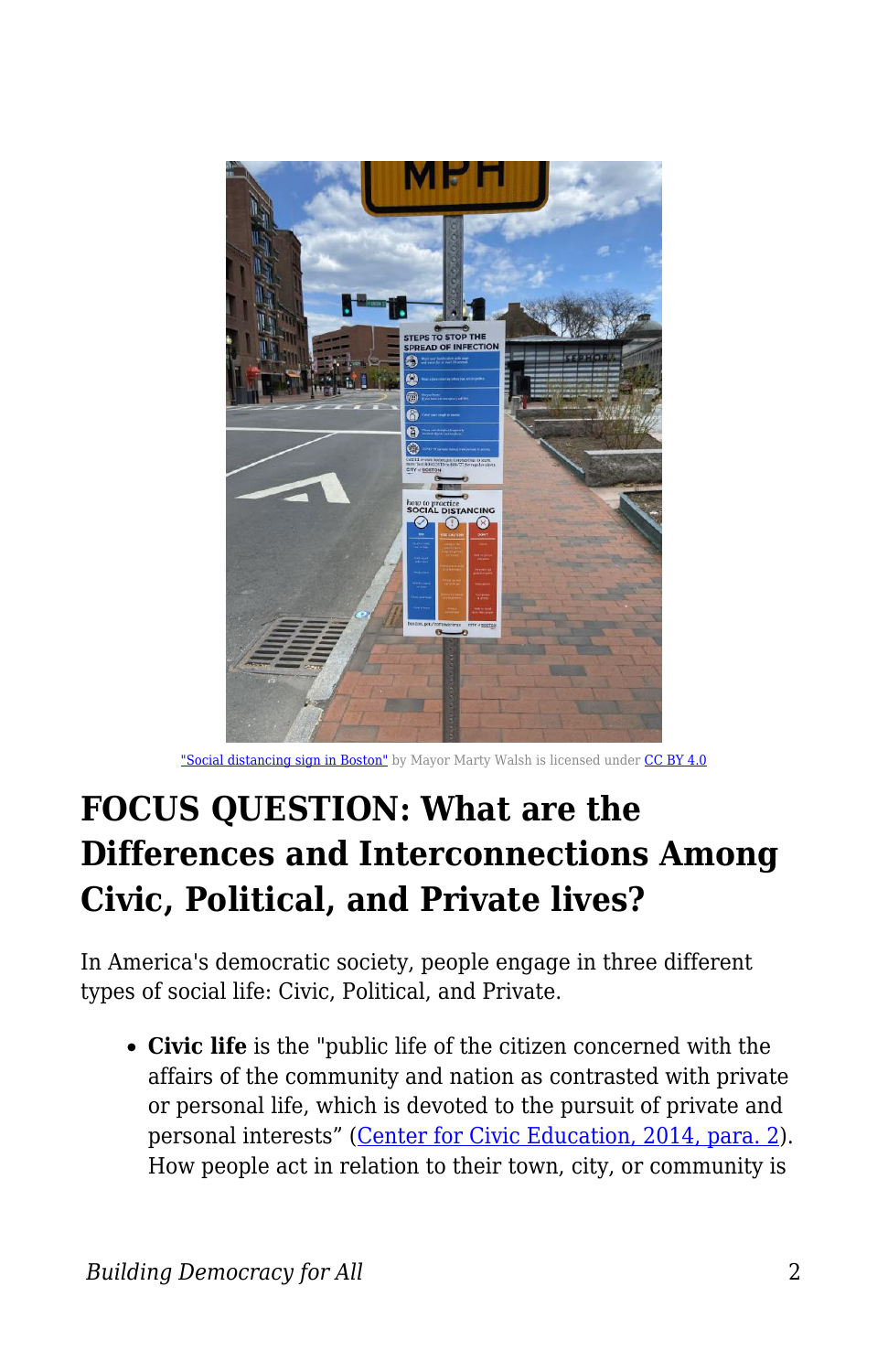known as a person's "**civic duty.**"

- **Political life** is where individuals seek to influence and/or direct local, state, or national policies through interaction with the government. Political life "enables people to accomplish goals they could not realize as individuals" ([Center for Civic](https://www.civiced.org/standards?page=912erica) [Education, 2014, para. 4\)](https://www.civiced.org/standards?page=912erica). One engages in political life by voting and actively participating in politics through individual and group actions and by becoming informed about key issues and pending decisions by government leaders.
- **Private life** is the area of individual behavior and action that is removed from political and civic life, but in theory protected by both. Private life includes the concept of **privacy** which refers to the right of an individual to live one's life without interference from or control by people or governments. Individuals' right of privacy is highly contested in United States politics. It is at the center of the *[Roe v. Wade](https://www.oyez.org/cases/1971/70-18)* abortion decision and a woman's right to choice as a matter of personal control. Privacy concerns are also raised by the ways companies conducting online activities collect personal information about adults and children, often without one knowing about it (see [Right to Privacy: Constitutional Rights & Privacy Laws](https://www.livescience.com/37398-right-to-privacy.html)).

What are the dimensions of civic, political, and private lives in the United States today? The modules for this standard explore this question by first examining whether the government can restrict personal freedoms (private life) in a public health emergency such as the 2020 COVID-19 pandemic. Other modules examine women's political participation (political life) around the world and whether the United States should adopt Universal Basic Income (civic life) as a national policy.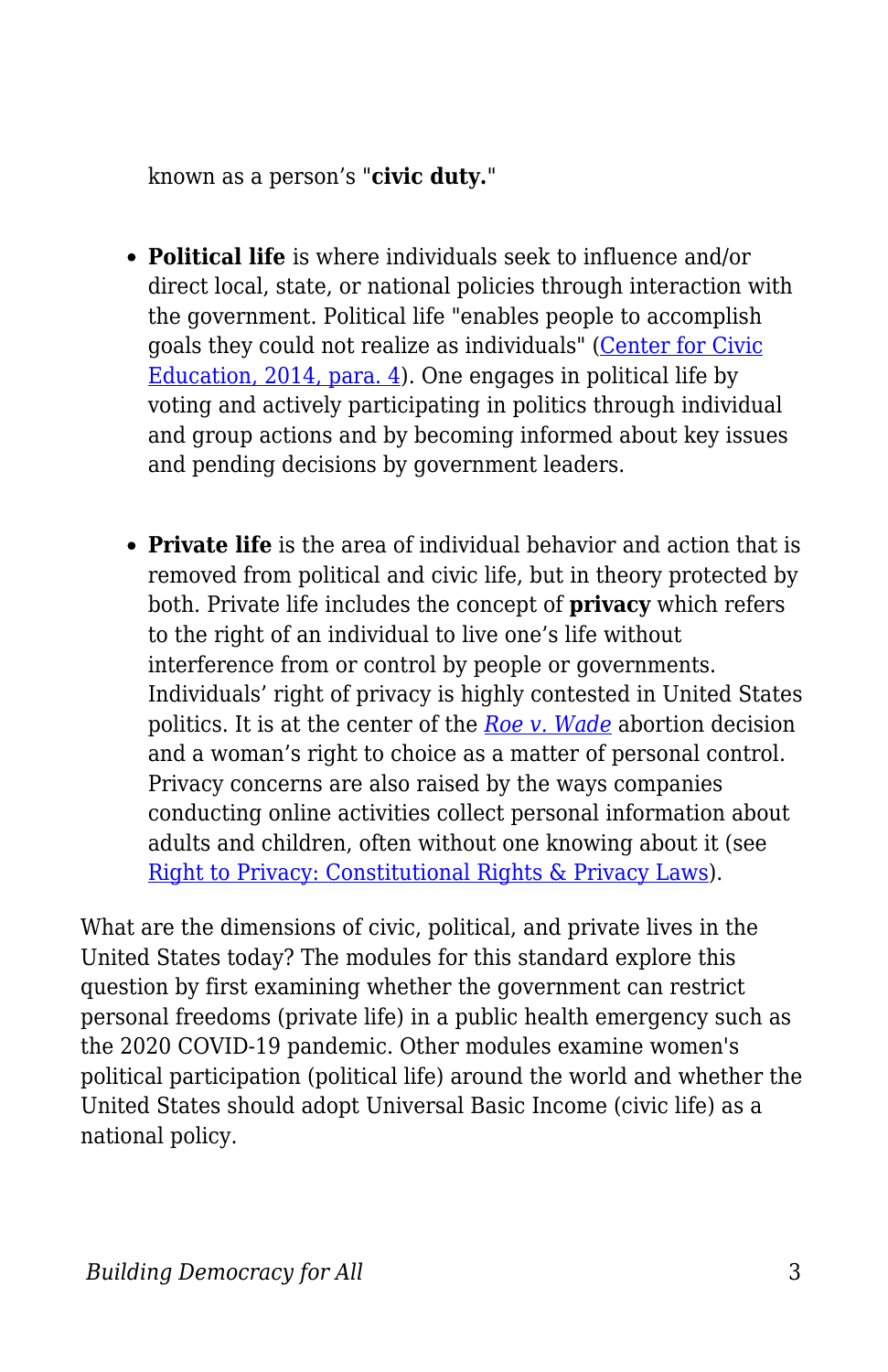#### **Modules for this Standard Include:**

- 1. [INVESTIGATE: People's Lives and Government Responses to](https://edtechbooks.org/democracy/life#p_WIkJw) [COVID-19](https://edtechbooks.org/democracy/life#p_WIkJw)
	- o [MEDIA LITERACY CONNECTIONS: COVID-19](https://edtechbooks.org/democracy/life#h3_qyKv) [Information Evaluation](https://edtechbooks.org/democracy/life#h3_qyKv)
- 2. [UNCOVER: Women's Political Participation Around the World](https://edtechbooks.org/democracy/life#p_bUbyM) [MEDIA LITERACY CONNECTIONS: Women Political](https://edtechbooks.org/democracy/life#h3_cpYP)
	- [Leaders in the Media](https://edtechbooks.org/democracy/life#h3_cpYP)
- 3. [ENGAGE: Should the U.S. Adopt Universal Basic Income \(UBI\)](https://edtechbooks.org/democracy/life#p_DgTJp) [or Guaranteed Employment as National Policies?](https://edtechbooks.org/democracy/life#p_DgTJp)

## **1. INVESTIGATE: People's Lives and Government Responses to COVID-19**



**["Anti-Coronavirus Sign](https://commons.m.wikimedia.org/wiki/File:Anti-coronavirus-sign.svg)", 2020** by Lucbyhet is licensed under [CC BY-SA 4.0](https://creativecommons.org/licenses/by-sa/4.0)

The U.S. response to the **2020 COVID-19 (coronavirus) pandemic** revealed the interconnections and tensions that exist between civic, public, and private life in this country's democratic society. The coronavirus outbreak began in the United States in late January 2020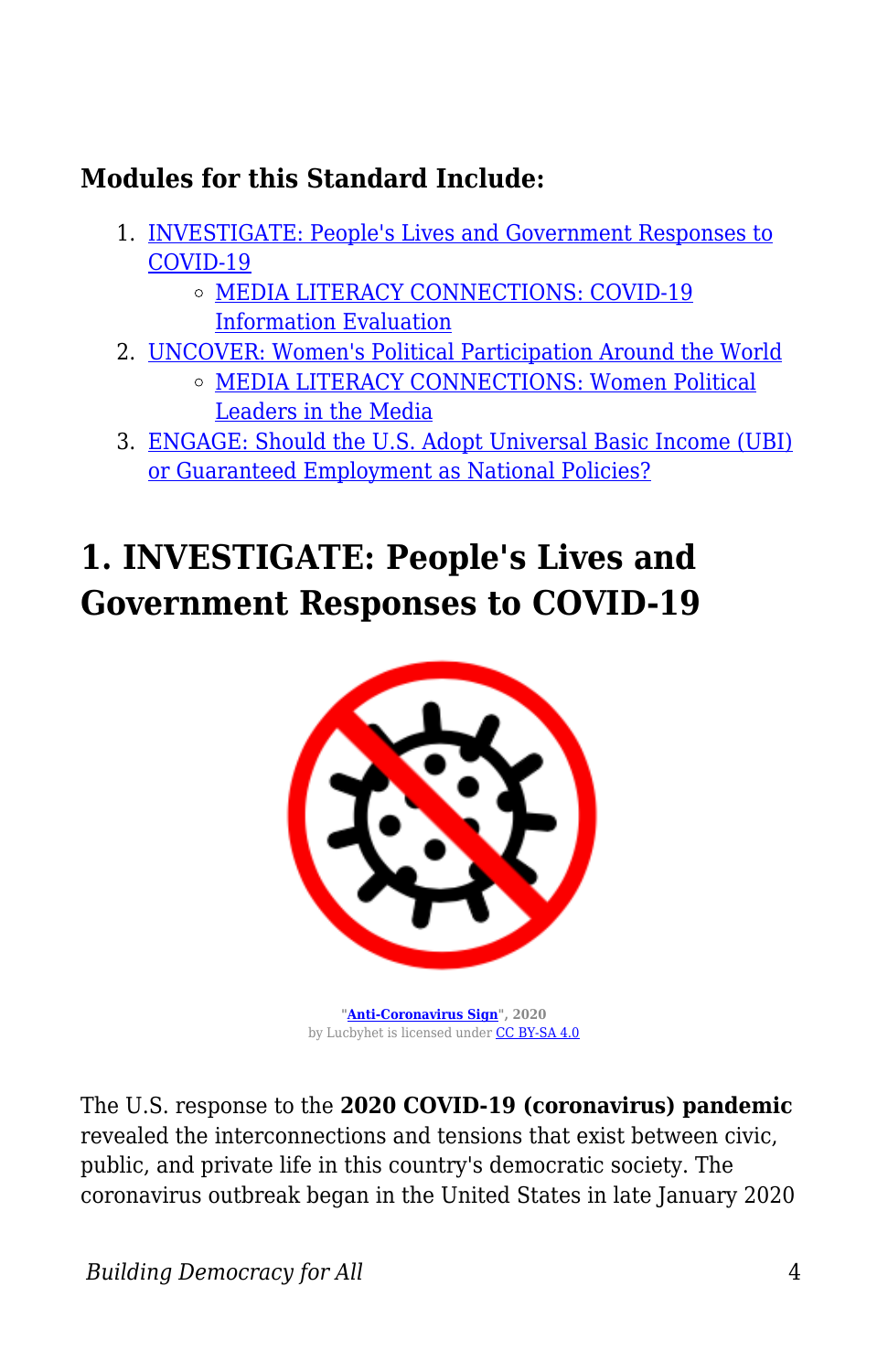- the first confirmed case was January 21st; the [first reported death](https://www.cidrap.umn.edu/news-perspective/2020/04/coroner-first-us-covid-19-death-occurred-early-february) [was in early February](https://www.cidrap.umn.edu/news-perspective/2020/04/coroner-first-us-covid-19-death-occurred-early-february). The disease spread quickly. A national emergency was declared on March 13. By the beginning of April, there were COVID-19 cases in all 50 states with hotspots centered in Washington state and New York City.

Governments at the national, state, and local level responded, although **each had different powers to enact and enforce coronavirus policies**. In an effort to limit the spread of the disease, the federal government issued recommendations for social distancing, wearing of masks, and closing of federal offices. Some state governments went further, closing public schools, colleges and nonessential businesses; shutting down parks, lakes and common spaces; and issuing stay-at-home orders for entire communities. Other states chose not to close businesses, restrict travel or issue stay-at-home orders. In every instance, local governments and their police departments were then expected to enforce COVID-19 rules, but lacked the resources to do so without high levels of public cooperation.

Unlike the United States, other nations in the world imposed much greater restrictions on people's freedoms in response to COVID-19. China locked down some 60 million people, many in isolation centers. India subsequently locked down 1.3 billion people, the largest quarantine in world history. In those nations, the national government used the pandemic to order draconian restrictions on people's private lives.

**What are the government's powers to intervene in people's lives in a national emergency?** The question impacts people's civic, political, and private lives. The federal government does have public health powers and could issue a national federal quarantine order as was done during the "Spanish Flu" pandemic of 1918-1919 ([Legal](https://www.cdc.gov/quarantine/aboutlawsregulationsquarantineisolation.html) [Authorities for Isolation and Quarantine](https://www.cdc.gov/quarantine/aboutlawsregulationsquarantineisolation.html), Centers for Disease Control and Prevention, 2020).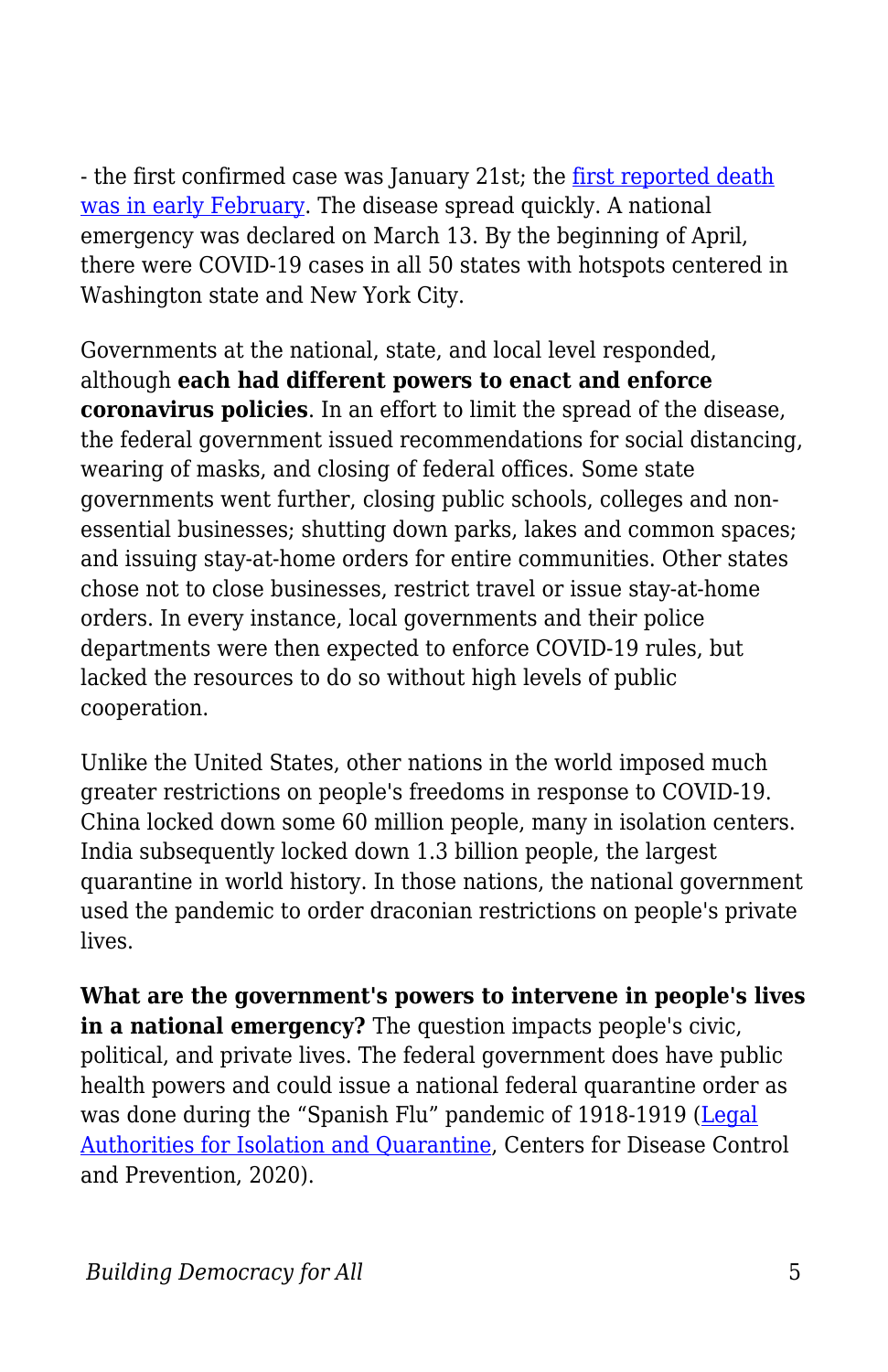However, long-standing constitutional law gives the states and their governors greater legal authority to act in public health emergencies ([The Police Power of the States to Control a Pandemic, Explained](https://thedispatch.com/p/the-police-power-of-the-states-to)). The ruling precedent, set by the Supreme Court in *[Gibbons v. Ogden](https://www.oyez.org/cases/1789-1850/22us1)* [\(1824\)](https://www.oyez.org/cases/1789-1850/22us1) is that the **police power belongs to the states**. Quarantine laws, Chief Justice John Marshall said, "form a portion of that immense mass of legislation which embraces everything within the territory of a State not surrendered to the General Government" (as cited in [Bomboy, 2020, para. 7](https://constitutioncenter.org/interactive-constitution/blog/constitutional-powers-and-issues-during-a-quarantine-situation)).

Individual citizens also have rights in such situations. Under the 14th Amendment, public health laws cannot be "arbitrary, oppressive and unreasonable" ([Constitutional Powers and Issues During a](https://constitutioncenter.org/blog/constitutional-powers-and-issues-during-a-quarantine-situation) [Quarantine,](https://constitutioncenter.org/blog/constitutional-powers-and-issues-during-a-quarantine-situation) 2020, para. 11). According to the Human Rights Watch (2020), restrictions on people's rights during an emergency must be ["lawful, necessary and proportionate"](https://www.hrw.org/news/2020/03/19/human-rights-dimensions-covid-19-response#_Toc35446580) [\(para. 14](https://www.hrw.org/news/2020/03/19/human-rights-dimensions-covid-19-response)).

The COVID-19 pandemic blended civic, political, and private lives in unique ways. Government action is effective only if there are rules and people see it as their duty to obey them. People must believe it is everyone's civic responsibility to ensure health and safety for all. At the same time, people have a right, within reason, to make their own choices about their personal lives and private conduct. Politically, people will be more likely to accept restrictions of personal freedoms if they believe they will not lose their jobs or homes and they will have access to needed health care, unemployment funding and essential services during a pandemic. Learn more: [Why There Is No National](https://www.theatlantic.com/ideas/archive/2020/03/why-theres-no-national-lockdown/609127/) [Lockdown.](https://www.theatlantic.com/ideas/archive/2020/03/why-theres-no-national-lockdown/609127/)

Finding ways to bring individuals' civic, political, and private interests together is complicated by everyone's presumed right of privacy (see [Patient Right to Privacy Called into Question During COVID-19](https://www.jdsupra.com/legalnews/patient-right-to-privacy-called-into-43101/) [Pandemic\)](https://www.jdsupra.com/legalnews/patient-right-to-privacy-called-into-43101/). Although the right to privacy is not mentioned in the Constitution, the Supreme Court has interpreted several of the amendments to establish this right ([Does the Constitution Protect the](http://law2.umkc.edu/faculty/projects/ftrials/conlaw/rightofprivacy.html)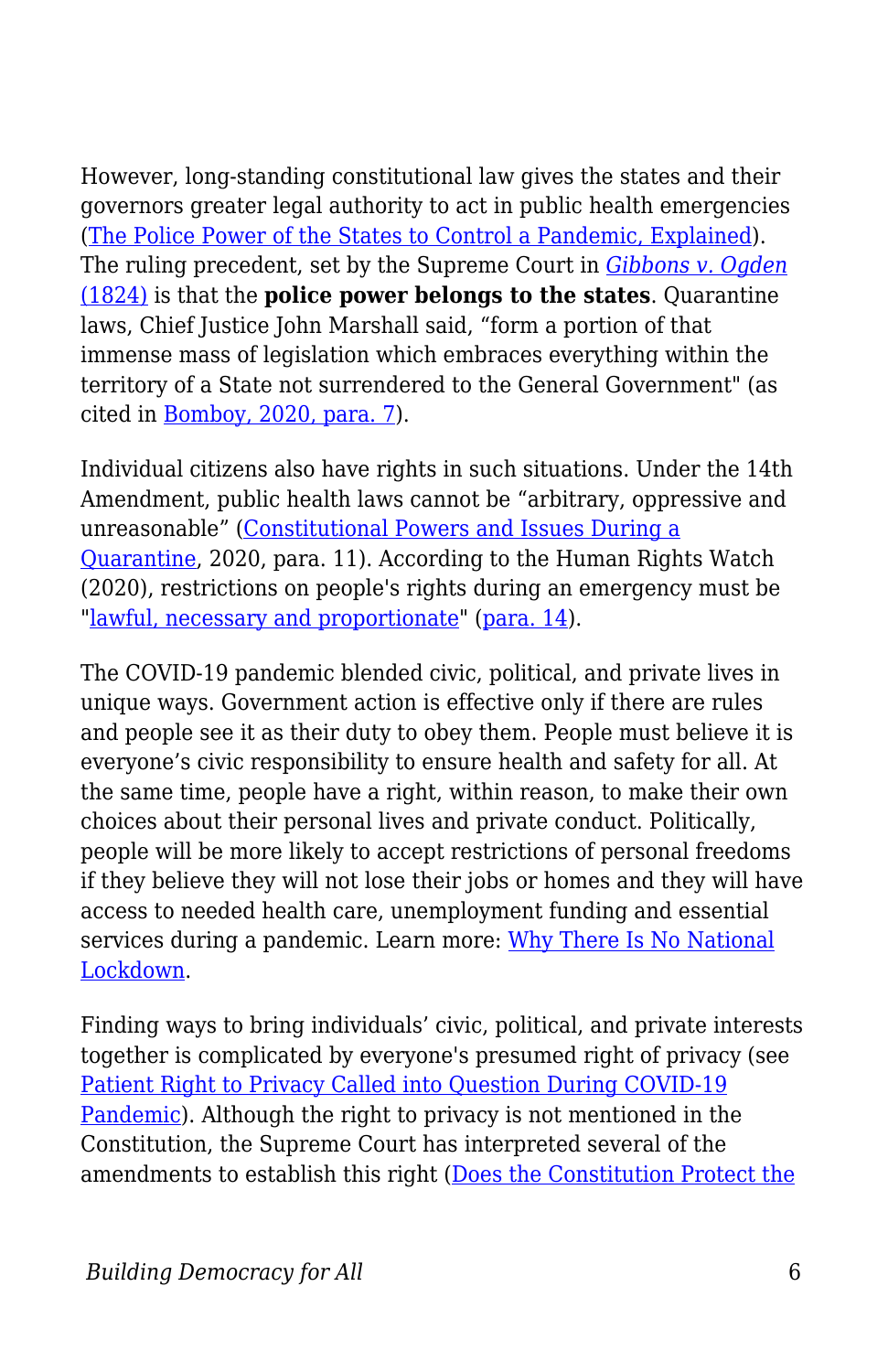[Right of Privacy?\)](http://law2.umkc.edu/faculty/projects/ftrials/conlaw/rightofprivacy.html). Students in schools, however, do not have the same wide-ranging privacy rights as do adults in homes and communities ([Students: Your Right to Privacy\)](https://www.aclu.org/other/students-your-right-privacy).

Does the increasing use of social media blur the line between people's private life and political life when encountering an event as unprecedented as COVID-19? How do you know? In what ways? As a nation, we are still debating how to effectively balance private and civic interests in a time of a pandemic, a process that has many political dimensions.

### **Media Literacy Connections: COVID-19 Information Evaluation**

There has been an array of fake and false claims in the media about the severity and duration of the COVID-19 pandemic. This has led to very different responses by people throughout the country to government-based COVID-19 policies and recommendations (e.g., mask requirements, lockdown, social distancing).

Have you been able to distinguish fake news about COVID-19 from the truthful and reliable information and guidance? How do you think other students and community members did with evaluating news about COVID-19? The following activities are designed to explore these questions.

- **[Activity 1: Counter False News About COVID-19](https://edtechbooks.org/mediaandciviclearning/evaluating_covid_info)**
- **[Activity 2: Evaluate Twitter Posts About COVID-19 in](https://edtechbooks.org/mediaandciviclearning/evaluating_covid_info) [Regards to Civic, Political, and Private Life](https://edtechbooks.org/mediaandciviclearning/evaluating_covid_info)**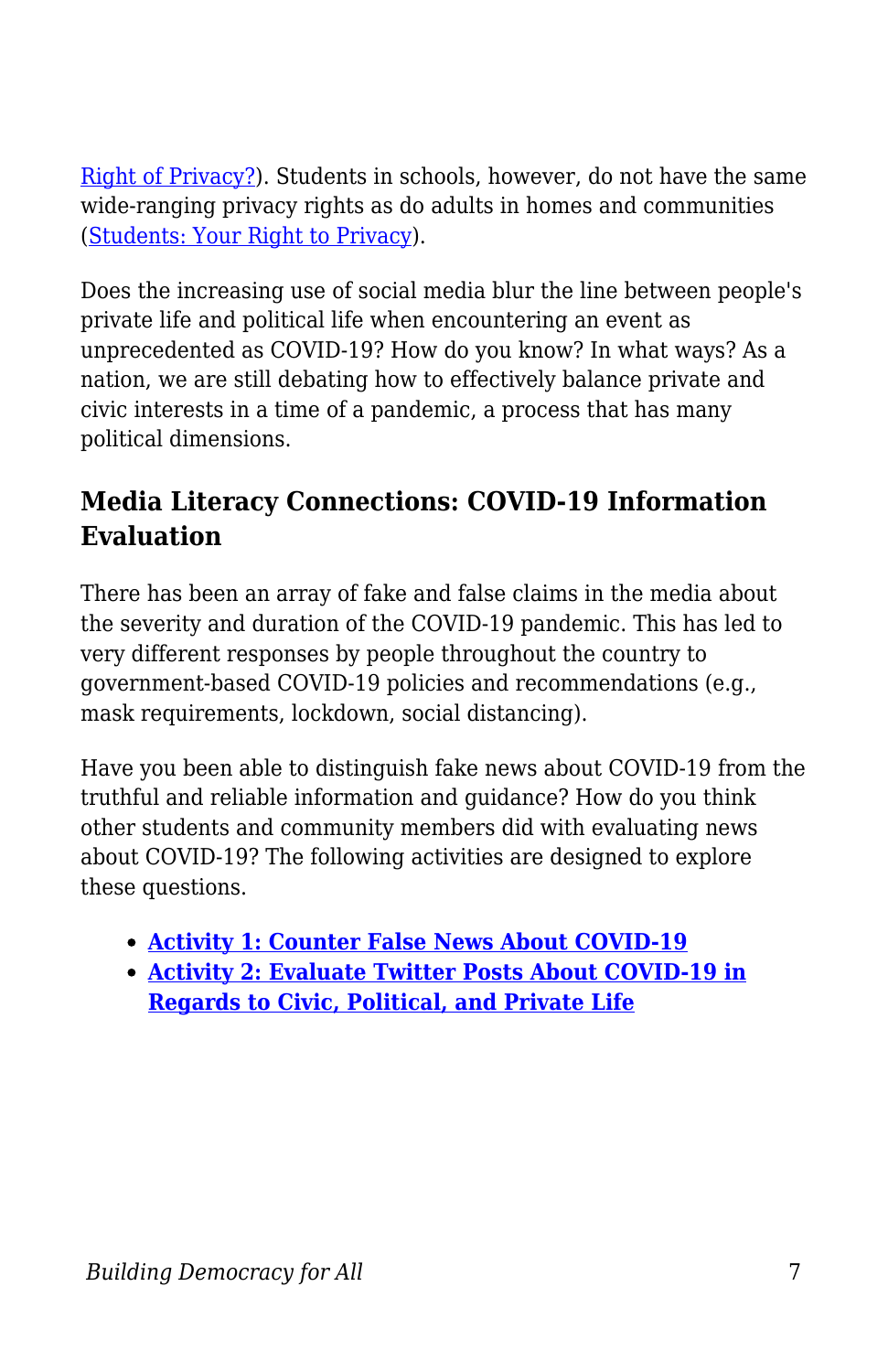

[Watch on YouTube https://edtechbooks.org/-dZjc](https://www.youtube.com/embed/E0PKtf1hfvc?autoplay=1&rel=0&showinfo=0&modestbranding=1)

#### **Suggested Learning Activities**

- **Create an Infographic** 
	- What are examples of issues that influence the civic, political, and private lives of students?
- **Research and State Your View**
	- $\circ$  Should individuals' rights be restricted during a national emergency to protect the broader public?
	- What restrictions should a government be allowed to impose on individuals and businesses during a national public health emergency, like a pandemic, or a natural disaster, like a hurricane or earthquake?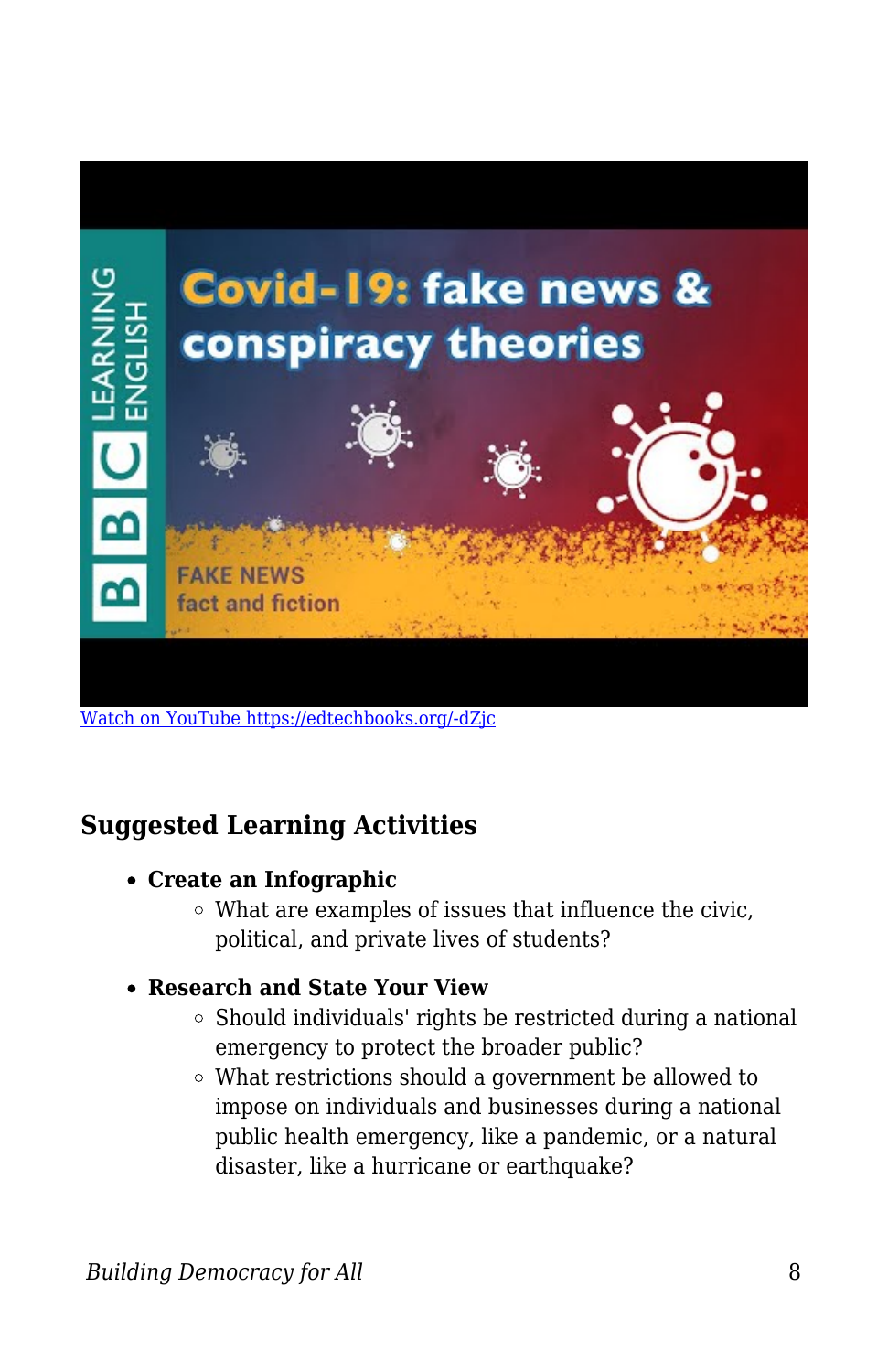### **Online Resources for Civic, Political, and Private Life and the Right of Privacy**

- [How Can Citizens Participate?](http://www.civiced.org/resources/curriculum/lesson-plans/456-how-can-citizens-participate) Center for Civic Education
- [Recalling the Supreme Court's Historic Statement on](https://constitutioncenter.org/blog/contraception-marriage-and-the-right-to-privacy) [Contraception and Privacy,](https://constitutioncenter.org/blog/contraception-marriage-and-the-right-to-privacy) National Constitution Center
- *[Griswold v. Connecticut](https://www.oyez.org/cases/1964/496)* [\(1972](https://www.oyez.org/cases/1964/496)**[\)](https://www.oyez.org/cases/1964/496)** Supreme Court case held that a state's ban on contraceptives violated the right to privacy of married couples. The case included the concept people have a "zone of privacy."
- [Where Did the Right to Privacy Come From?](https://www.thoughtco.com/right-to-privacy-history-721174) ThoughtCo. (May 31, 2018)

## **2. UNCOVER: Women's Political Participation Around the World**

New Zealand was the first country to grant women the right to vote in 1893. Today, Vatican City is the only country where women cannot vote (Saudi Arabia began allowing women to vote in 2015).

Even with the right to vote, women's entry into positions of political leadership has been slow internationally. At the beginning of 2019, women were more than half of the lawmakers only in Rwanda (61.3%), Cuba (52.2%) and Bolivia (51.3%). According to the World Economic Forum, the United States ranked 75th on a "Women in Parliament" list with just 23.5% of female members of Congress ([Thornton, 2019](https://www.weforum.org/agenda/2019/02/chart-of-the-day-these-countries-have-the-most-women-in-parliament/)).

Consult [Women's Power Index](https://www.cfr.org/article/womens-power-index), an interactive map from the Council on Foreign Relations that identifies where women have power around the world and explore the interactive [arcGIS StoryMap: Women in](https://storymaps.arcgis.com/stories/3c80ce80f2c74d9a9b4bfd54f33ae040) [National Parliaments.](https://storymaps.arcgis.com/stories/3c80ce80f2c74d9a9b4bfd54f33ae040)

You can access a country-by-country breakdown of women's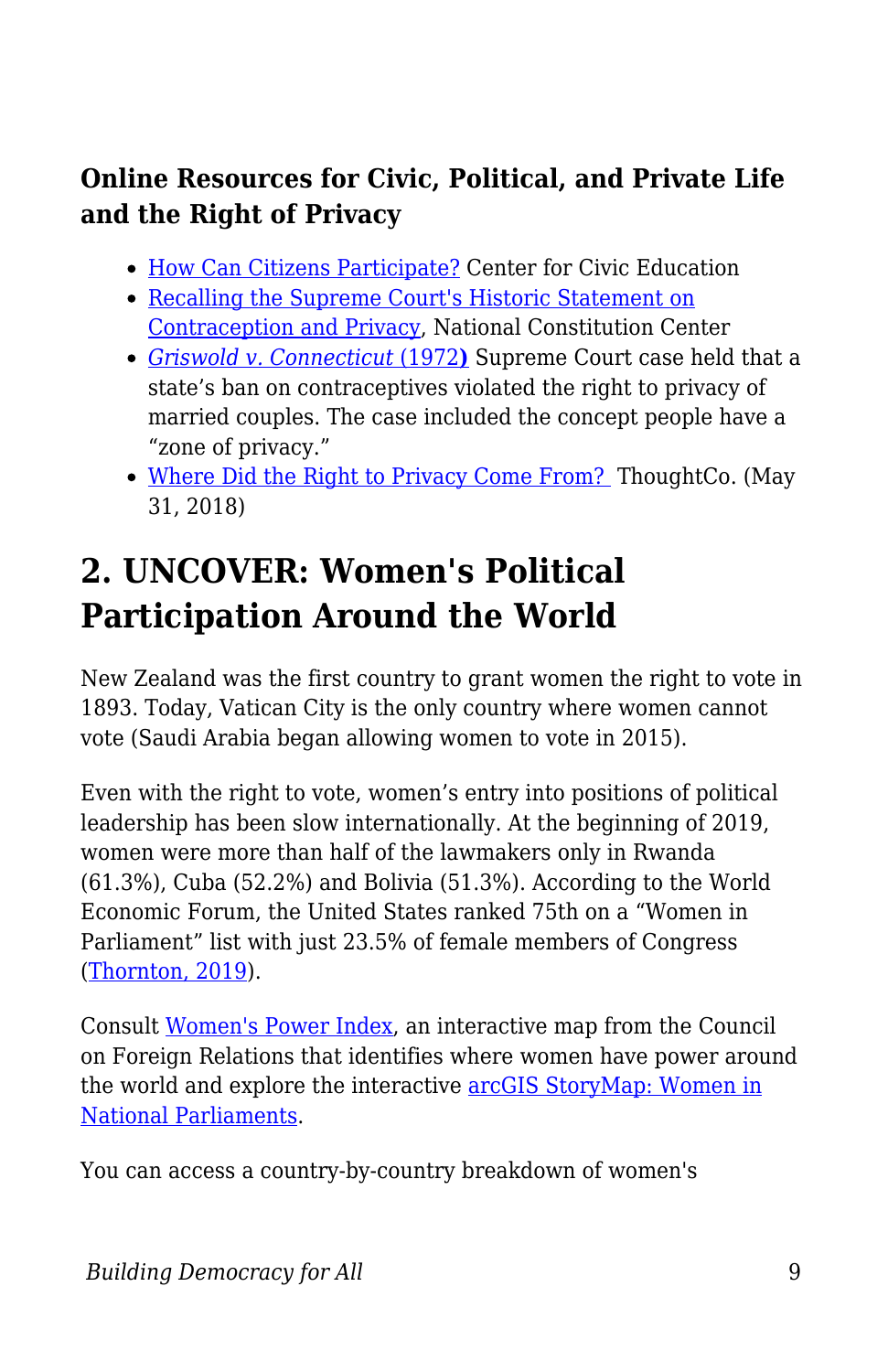participation in electoral politics at this [Gender Quotas Database.](https://www.idea.int/data-tools/data/gender-quotas)



**Empowering Women Poster from UNESCO (United Nations Educational, Scientific and Cultural Organization)** ["UNESCO's soft power"](https://commons.wikimedia.org/wiki/File:UNESCO%27s_soft_power.pdf)by UNESCO is licensed under [CC BY-SA 3.0](https://creativecommons.org/licenses/by-sa/3.0/deed.en)

Internationally, 59 countries have elected a woman leader, beginning in 1960 with **[Sirimavo](http://sirimavobandaranaike.org) [Bandaranaike](http://sirimavobandaranaike.org)** who was chosen Prime Minister in Ceylon/Sri Lanka ([All the Countries \(59\) That Had a](https://www.cnn.com/interactive/2016/06/politics/women-world-leaders/) [Woman Leader Before the U.S.](https://www.cnn.com/interactive/2016/06/politics/women-world-leaders/)). Angela Merkel (Germany), Sahle-Work Zewde (Zimbabwe), Jacinda Ardern (New Zealand), Katrin Jakobsdottir (Iceland), and Ellen Johnson Sirleaf (Liberia) were among the women leading countries in 2019 [\(Female Heads of State and](https://ewn.co.za/2019/03/31/female-heads-of-state-and-government-around-the-world) [Government in 2019\)](https://ewn.co.za/2019/03/31/female-heads-of-state-and-government-around-the-world).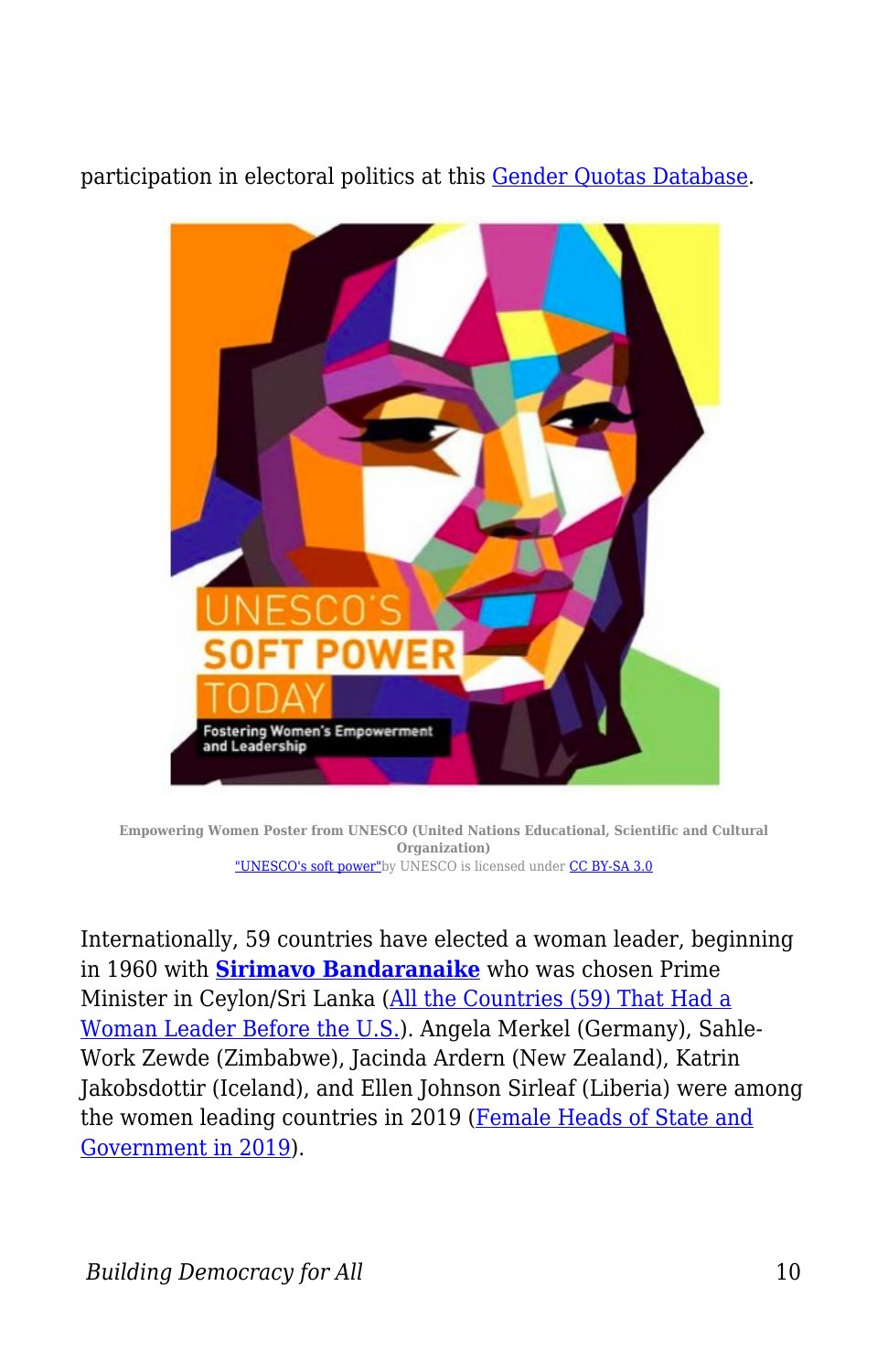In 2016 in Iceland, women held 30 of 63 seats in Parliament making it the most gender equal political system in the world without a quota system [\(The Tiny Nation of Iceland is Crushing the U.S. in Electing](http://fortune.com/2016/10/31/iceland-us-women-in-parliament-congress/) [Female Politicians\).](http://fortune.com/2016/10/31/iceland-us-women-in-parliament-congress/)

For a video of interest, check out [Women Leaders of the Yukon First](https://www.ted.com/talks/kluane_adamek_the_legacy_of_matriarchs_in_the_yukon_first_nations?utm_source=newsletter_daily&utm_campaign=daily&utm_medium=email&utm_content=button__2020-12-08) [Nations](https://www.ted.com/talks/kluane_adamek_the_legacy_of_matriarchs_in_the_yukon_first_nations?utm_source=newsletter_daily&utm_campaign=daily&utm_medium=email&utm_content=button__2020-12-08) (TEDWomen, 2020) that discusses the long history of women leaders among tribal peoples in northwestern Canada. Visit also the website of the [Yukon Aboriginal Women's Council.](https://yawc.ca)

#### **Gender Quotas and Gender Parity**

There are 80 countries in the world that have **quotas for women's electoral participation** in government (*The Washington Post*, March 29, 2019). The word "quota" refers to "numerical targets that stipulate the number or percentage of women that must be included in a candidate list or the number of seats to be allocated to women in a legislature" [\(Women in National Governments Around the Globe](https://fas.org/sgp/crs/misc/R45483.pdf), February 8, 2021, p. 4). Most quotas are set at 30% women, but they range from 20% to 40%.

Quotas function differently in different countries. In some places, quotas reserve seats for women in national legislatures. In other places, quotas reserve places for women on election ballots or ask political parties to voluntarily nominate women candidates for elected office.

There are examples where quotas have expanded women's political participation. India has reserved one-third of seats in the local governments for women since 1993; legislation is pending to extend that rule to all state legislatures and the lower house of the national parliament. A 1999 constitutional amendment in France mandated political parties "endorse an equal number of men and women candidates in municipal, legislative and European elections" [\(French](https://www.brookings.edu/articles/french-women-in-politics-the-long-road-to-parity/) [Women in Politics](https://www.brookings.edu/articles/french-women-in-politics-the-long-road-to-parity/), Lambert, 2001, para. 13). For more than two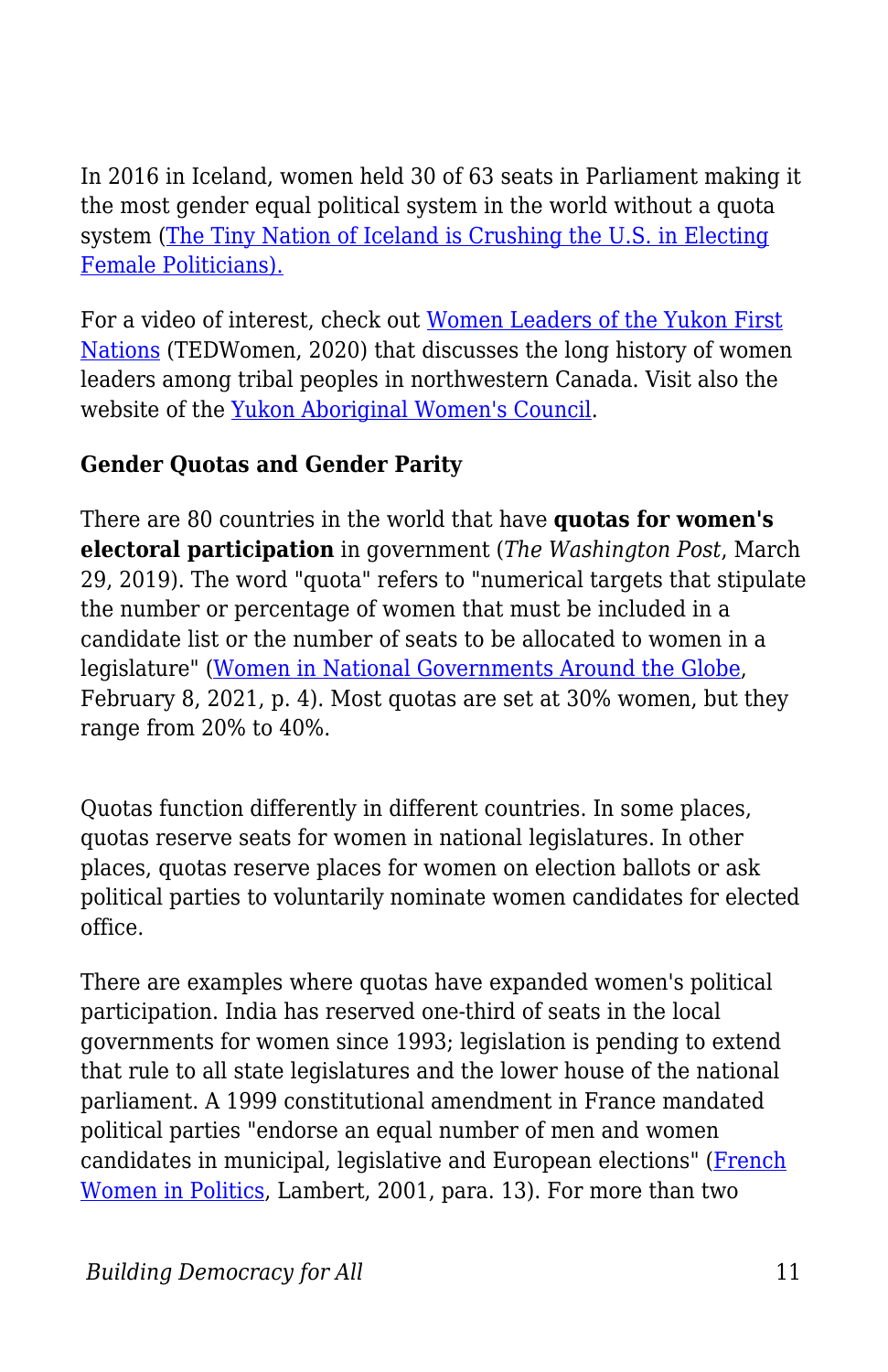decades, Belgium has required political parties put equal numbers of women and men on election ballots. In 2014, Mexico began requiring gender parity among candidates for its national legislature.

Would you support gender quotas for local, state, or national elections in the United States? Would you favor voluntary quotas for political parties or gender parity mandated by law?

You can access a country-by-country breakdown of women's participation in electoral politics at [Gender Quotas Database](https://www.idea.int/data-tools/data/gender-quotas).

#### **Impacts of Women's Political Leadership**

"Do women leaders perform differently than men in similar positions?"

This research subject has taken on new immediacy in a time of a global pandemic and heightened international tensions. Exploring why women-led nations did better addressing the COVID-19 pandemic, a *New York Times* reporter suggested female leaders (like Jacinda Ardern of New Zealand and Angela Merkel of Germany) were more willing to consult a broader range of information sources than male leaders when deciding to implement virus testing, contract tracing, and social isolation measures ([Taub, 2020](https://edtechbooks.org/democracy/https:/www.nytimes.com/2020/05/15/world/coronavirus-women-leaders.html)). In the United States, however, that same report found both female and male Republican governors were slower to implement virus control shut-down measures than their Democrat peers, suggesting political party affiliation was a stronger influence than gender-based dispositions.

For additional information, go to [ENGAGE: Can a Women Be Elected](https://edtechbooks.org/democracy/roles#p_GGfwZ) [President or Vice-President in the United States?](https://edtechbooks.org/democracy/roles#p_GGfwZ)

#### **Media Literacy Connections: Women Political Leaders in the Media**

Media coverage of women in political roles can vary greatly. Some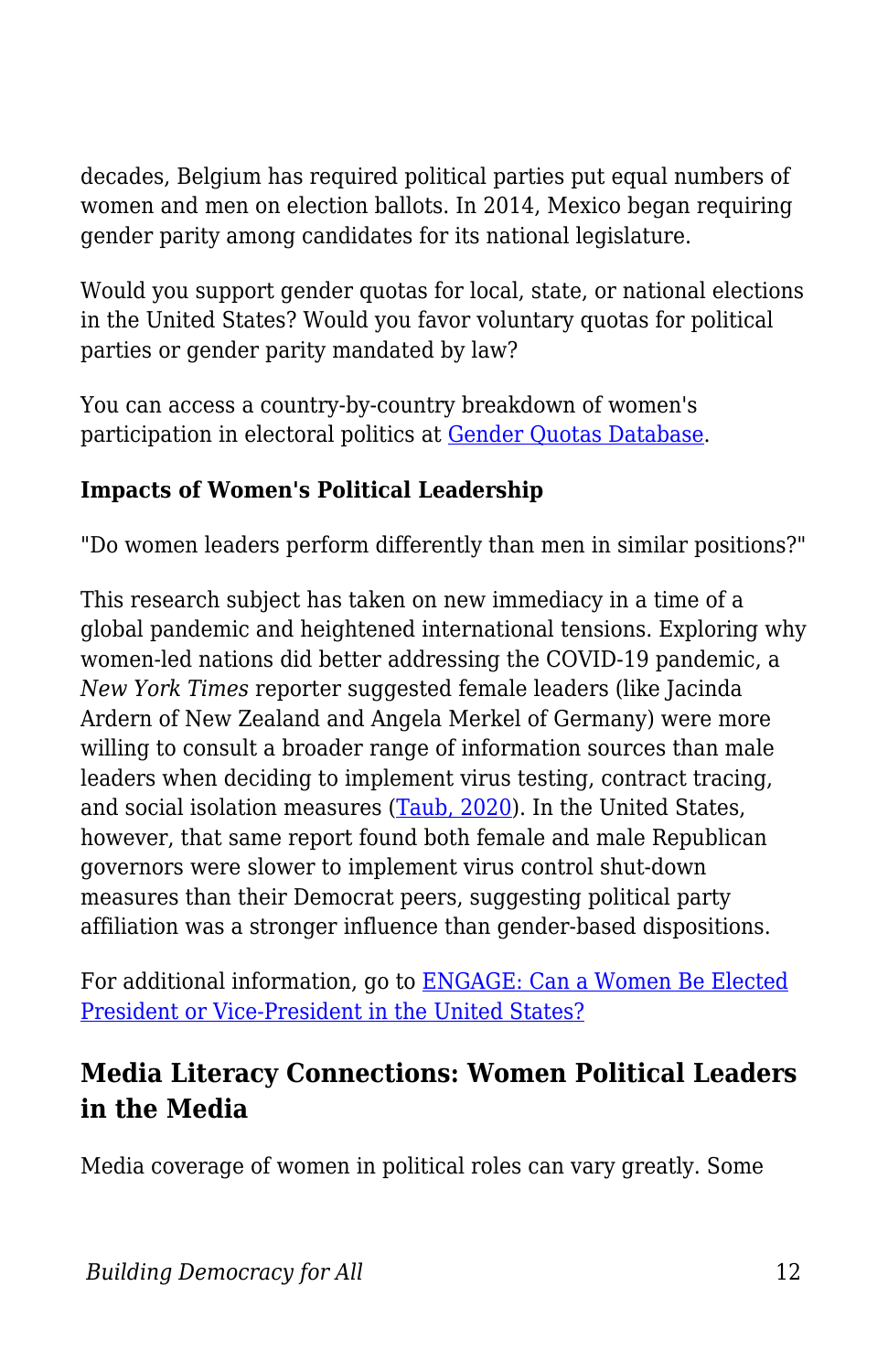women are in the news all the time; others are hardly ever mentioned. Those who appear regularly are often presented differently depending on the political lean of different media outlets. [Social scientists have](https://academic.oup.com/joc/article/70/1/114/5761879) [shown](https://academic.oup.com/joc/article/70/1/114/5761879) that the media cover women and men political leaders differently. Stories about women in politics more often mention their appearance, clothing, family, and instances of combative behavior, all in line with traditional gender stereotypes. Such gender bias hinders women and helps male leaders politically.

In these activities, you will examine how women political leaders are represented in the media, both in the United States and in different countries around the world.

- **[Activity 1: Examine the Representation of Women](https://edtechbooks.org/mediaandciviclearning/gender_and_leadership) [Political Leaders in the Media](https://edtechbooks.org/mediaandciviclearning/gender_and_leadership)**
- **[Activity 2: Evaluate the Media Portrayal of Women](https://edtechbooks.org/mediaandciviclearning/gender_and_leadership) [Leaders in Different Countries and Careers](https://edtechbooks.org/mediaandciviclearning/gender_and_leadership)**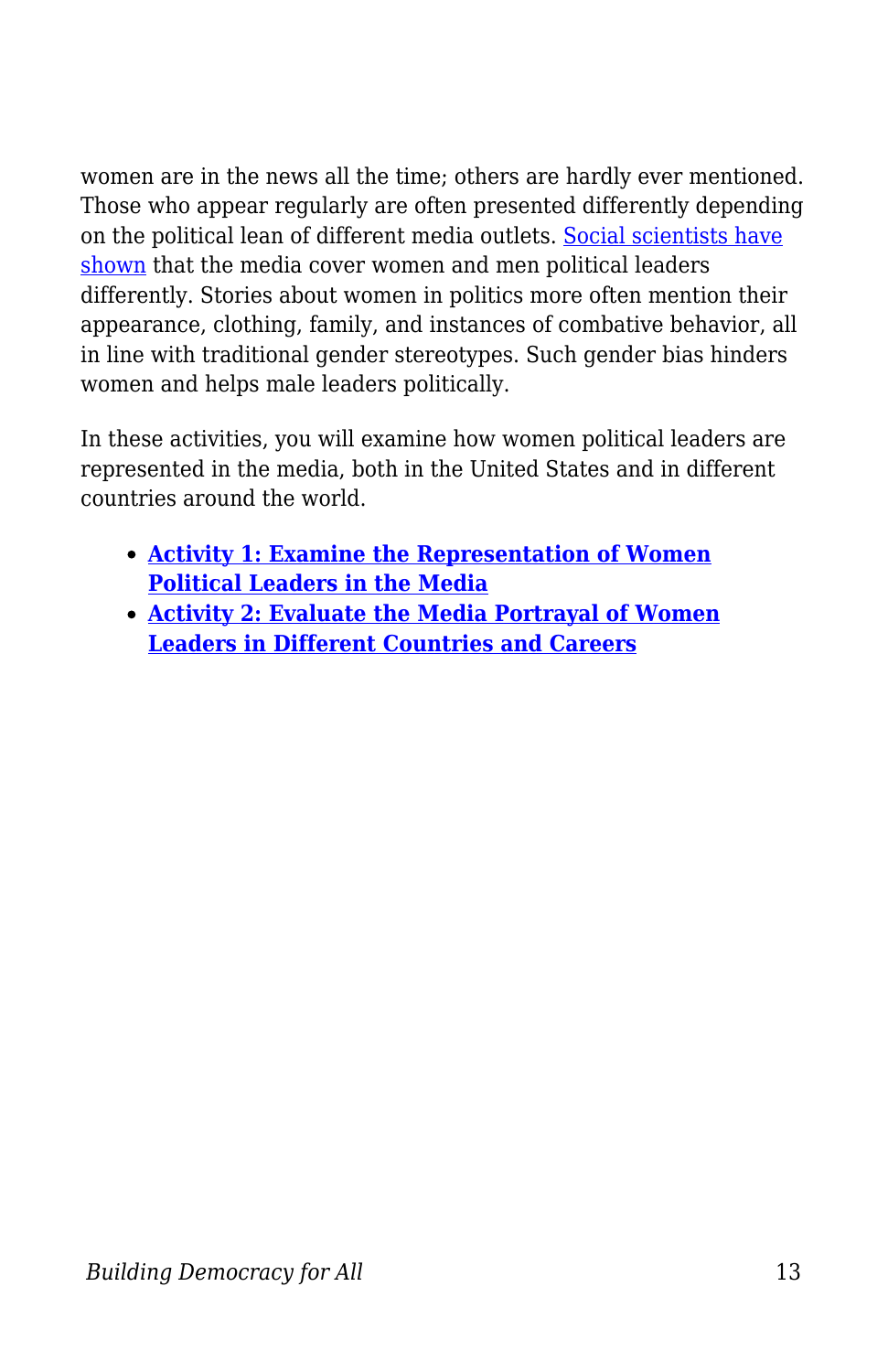

[Watch on YouTube https://edtechbooks.org/-vbx](https://www.youtube.com/embed/IaBJFSAxVgY?autoplay=1&rel=0&showinfo=0&modestbranding=1)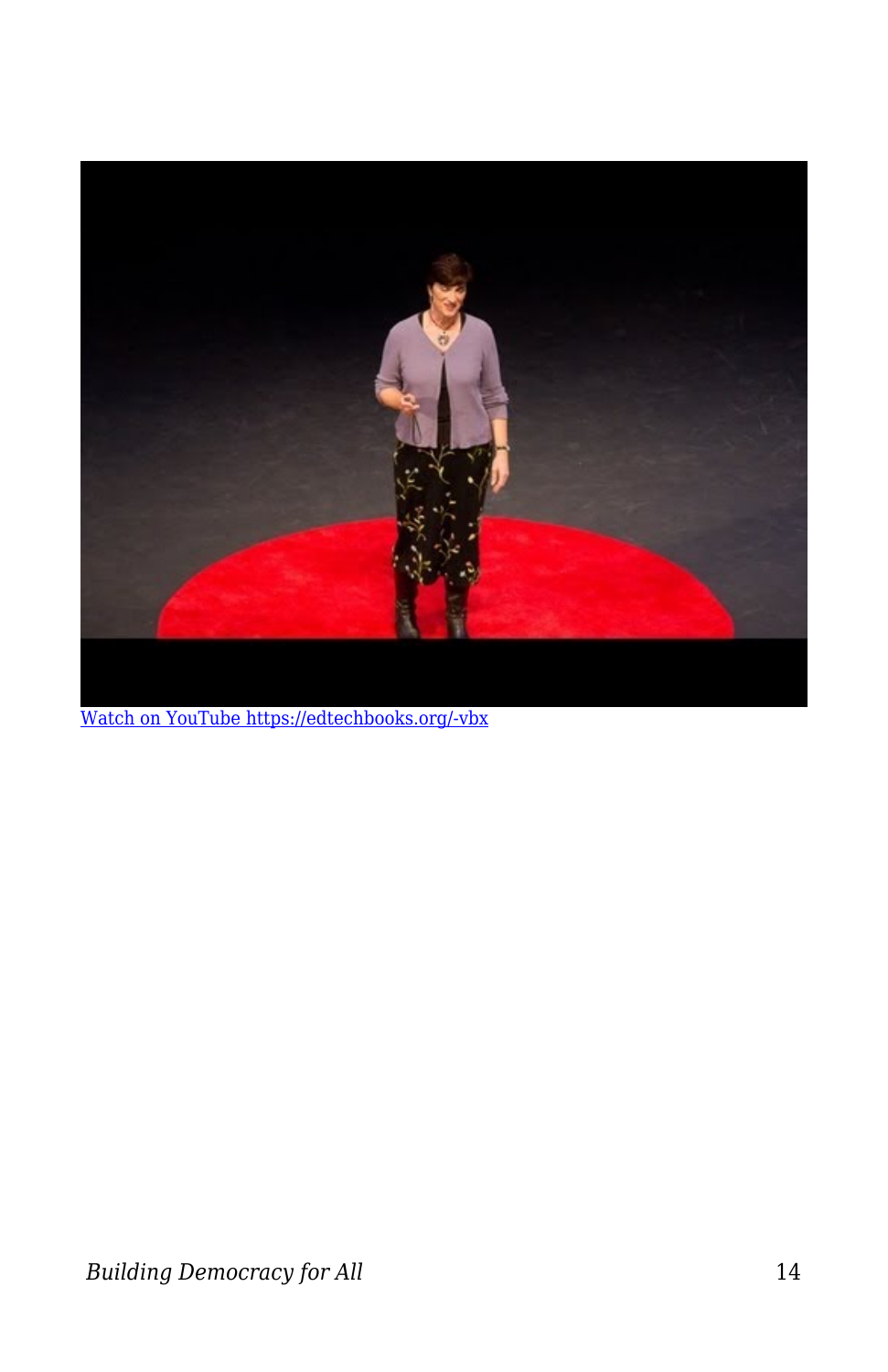### **Suggested Learning Activities**

- **State Your View**
	- First, explore the [arcGIS StoryMap: Women in National](https://storymaps.arcgis.com/stories/3c80ce80f2c74d9a9b4bfd54f33ae040) [Parliaments.](https://storymaps.arcgis.com/stories/3c80ce80f2c74d9a9b4bfd54f33ae040)
	- Why is the proportion of women leaders around the world so small?
	- $\circ$  Given the small number of women leaders, what are the barriers to expanding women's political participation around the world? How can these barriers be overcome?
		- [How Do We Get More Women in Politics?](https://www.weforum.org/agenda/2018/09/closing-the-political-gender-gap) World Economic Forum
- **Construct a Timeline for Women's Suffrage**
	- [History of Women's Suffrage Timeline](http://womensuffrage.org/?page_id=69) shows when women around the world were granted suffrage and given the right to stand for election
	- [Visual timeline](https://www.youtube.com/watch?v=M-qTa1yPfzg) showing when women were granted suffrage around the world.

#### **Online Resources on Women's Political Participation Around the World**

- [Percentage of Women in National Parliaments](https://data.ipu.org/women-ranking?month=6&year=2019)
- [OECD \(Organization for Economic Cooperation and](https://data.oecd.org/inequality/women-in-politics.htm) [Development\) Interactive Data](https://data.oecd.org/inequality/women-in-politics.htm) on women's political participation around the world (2015)
- [Angela Merkel,](https://www.britannica.com/biography/Angela-Merkel) Chancellor of Germany, sometimes referred to as the "Leader of the Free World". She was named [Time's](http://time.com/time-person-of-the-year-2015-angela-merkel/) [Person of the Year](http://time.com/time-person-of-the-year-2015-angela-merkel/) in 2015.
- [Women Rising: Political Leadership in Africa,](https://www.youtube.com/watch?v=DClXif1T9dA) YouTube Video
- [Interview with Bharati Silwal-Giri,](https://www.youtube.com/watch?v=6w0kG7Z3LvI) member of Nepali Congress Party and expert on gender, YouTube Video
- [Text of speech by Michelle Bachelet](http://www.unwomen.org/en/news/stories/2011/10/women-s-political-participation), UN Women Executive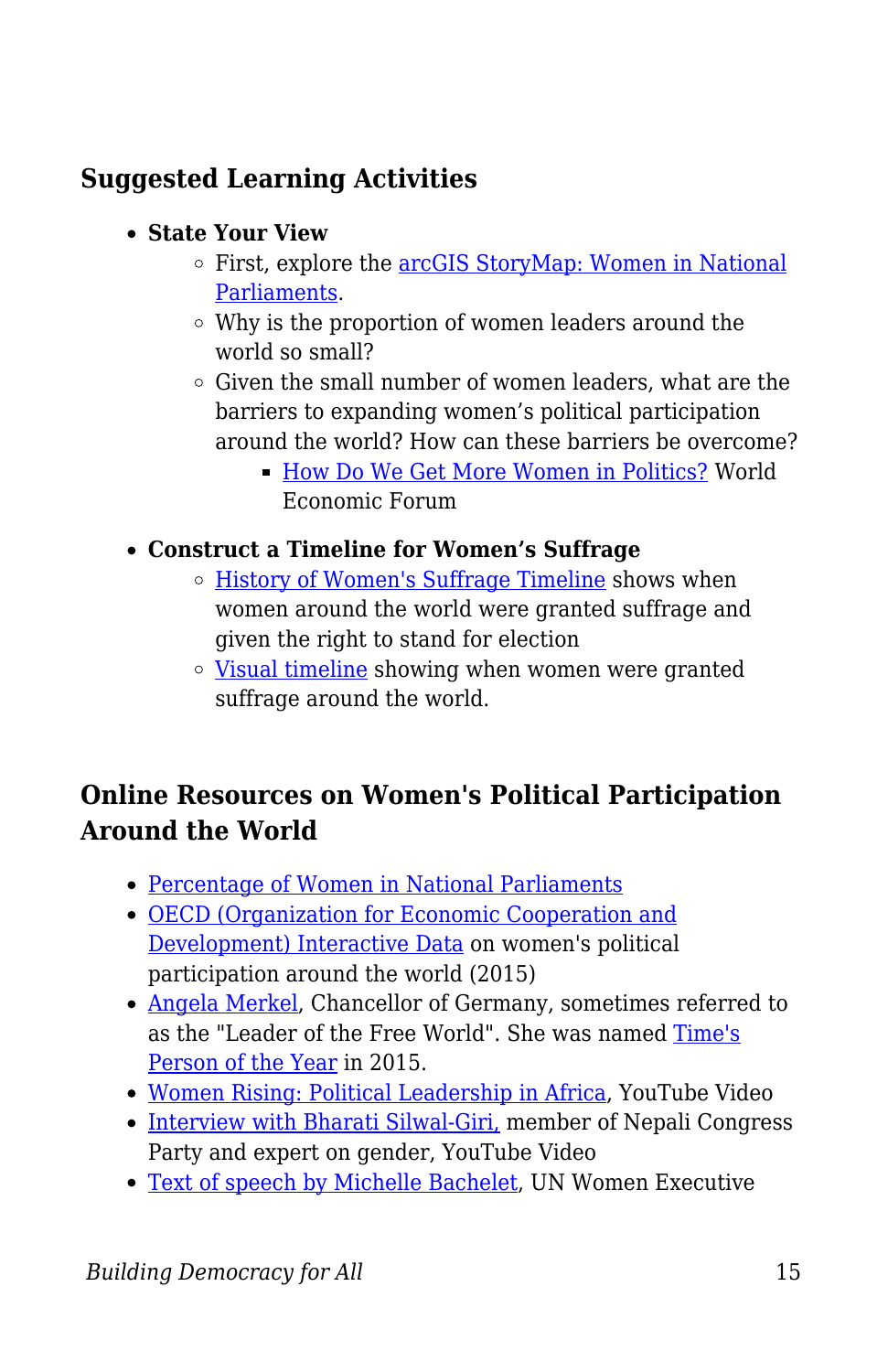Director, on women's political participation worldwide

## **3. ENGAGE: Should the U.S. Adopt Universal Basic Income (UBI) or Guaranteed Employment as National Policies?**

**Universal basic income (UBI)** refers to regular cash payments (with minimal or no requirements for receiving the money) made to a given population in order to increase people's income ([International](https://www.imf.org/external/pubs/ft/fandd/2018/12/what-is-universal-basic-income-basics.htm) [Monetary Fund\)](https://www.imf.org/external/pubs/ft/fandd/2018/12/what-is-universal-basic-income-basics.htm). [Debating Universal Basic Income](https://publicpolicy.wharton.upenn.edu/live/news/1521-debating-universal-basic-income) from the Wharton Public Policy Initiative offers more information about this policy.



["money"](https://pixabay.com/vectors/money-notes-ballots-finance-income-2033697/)by JCamargo | Public Domain

**Guaranteed employment** happens when the government becomes the employer for anyone who cannot otherwise find work. The idea is the economy will be better off when there is full employment when all workers are spending the money they earn purchasing goods and services from businesses and other providers ([The Federal Job](https://www.cbpp.org/research/full-employment/the-federal-job-guarantee-a-policy-to-achieve-permanent-full-employment) [Guarantee: A Policy to Achieve Full Employment](https://www.cbpp.org/research/full-employment/the-federal-job-guarantee-a-policy-to-achieve-permanent-full-employment), Center on Budget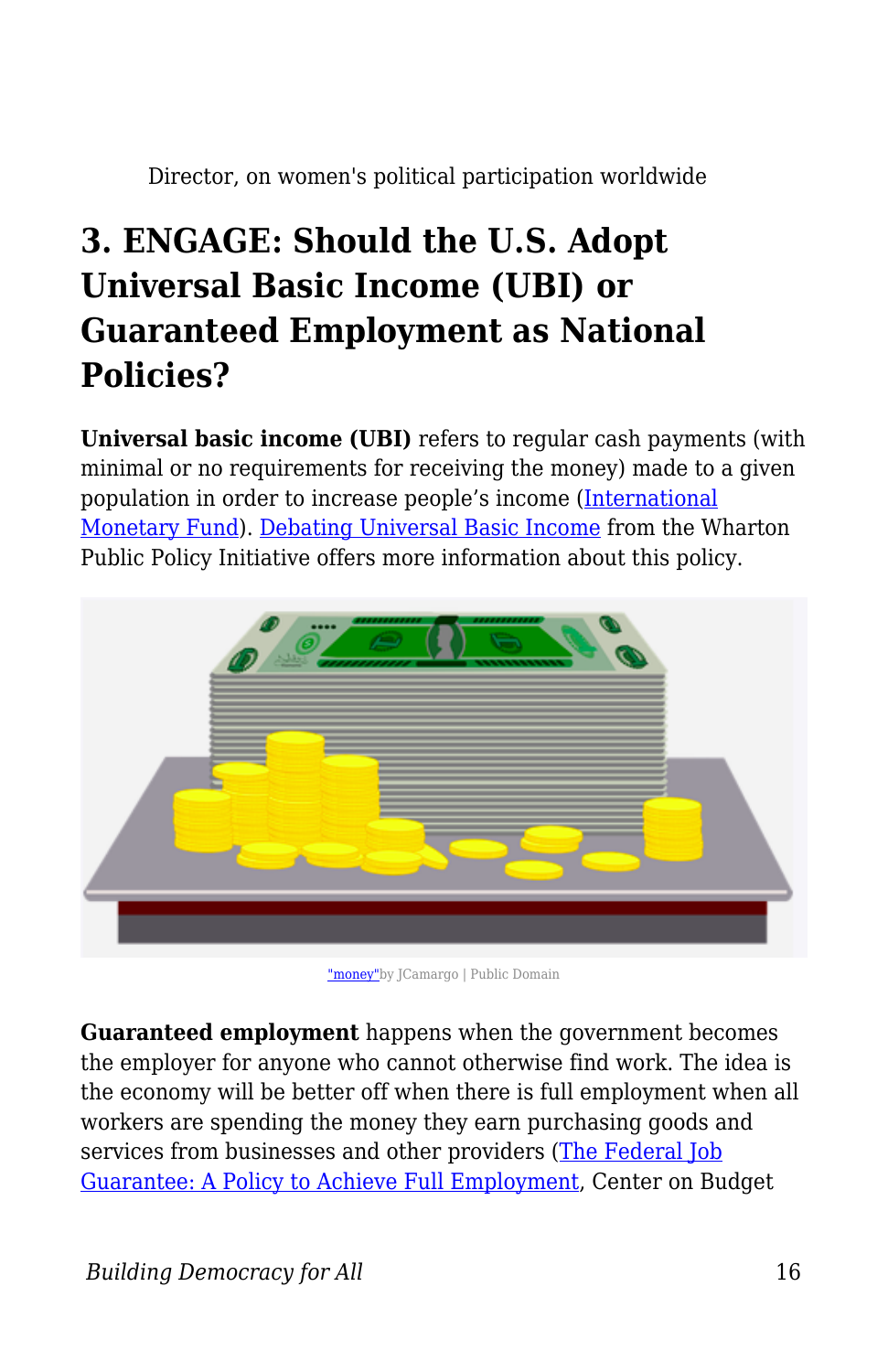and Policy Futures, 2018). Guaranteed employment was a centerpiece of President Franklin D. Roosevelt's [Economic Bill of Rights](https://stuff.mit.edu/afs/athena/course/21/21h.102/www/Primary%20source%20collections/World%20War%20II/FDR,%20Economic%20Bill%20of%20Rights.html) that set forth a "right to employment" as well as the 1963 [March on](https://kinginstitute.stanford.edu/encyclopedia/march-washington-jobs-and-freedom) [Washington for Jobs and Freedom l](https://kinginstitute.stanford.edu/encyclopedia/march-washington-jobs-and-freedom)ed by Dr. Martin Luther King, Jr.

#### **Direct Government Payments to People During the Pandemic**

The economic dislocations caused by the COVID-19 pandemic has pushed the **direct government payments to individuals and families** as well as the possibilities of universal basic income and guaranteed employment into the wider political dialog. By mid-April 2020, with more than 22 million people out of work, members of Congress including then Senator Kamala Harris and Representatives Maxine Waters, Ro Khanna, and Tim Ryan, among others, were calling for ongoing direct payments to unemployed workers. In his April 2020 Easter Sunday Address, Pope Francis called for governments to consider a **universal basic wage**. During summer 2020, one in five workers (more than 30 million individuals) were collecting unemployment benefits.

Beginning in April 2020, the federal government has provided 3 rounds of stimulus checks (direct payments to eligible individuals and couples) to provide emergency aid to those impacted by the pandemic, the most recent coming from the \$1.9 trillion **American Rescue Plan** passed in March 2021. Under that plan, eligible individuals will receive a \$1400 check, couples \$2800, and there is an additional \$1400 for each dependent child. The American Rescue Plan is huge initiative that will be spending \$43,000 every second between March 2021 and when it expires at the end of 2022.

Included in the American Rescue Plan is the **Child Tax Credit** (CTC) that provides direct payments of at least \$250 per child every month up to \$3600 a year between July and December 2021. While these payments are more of a tax cut rather than a form of Universal Basic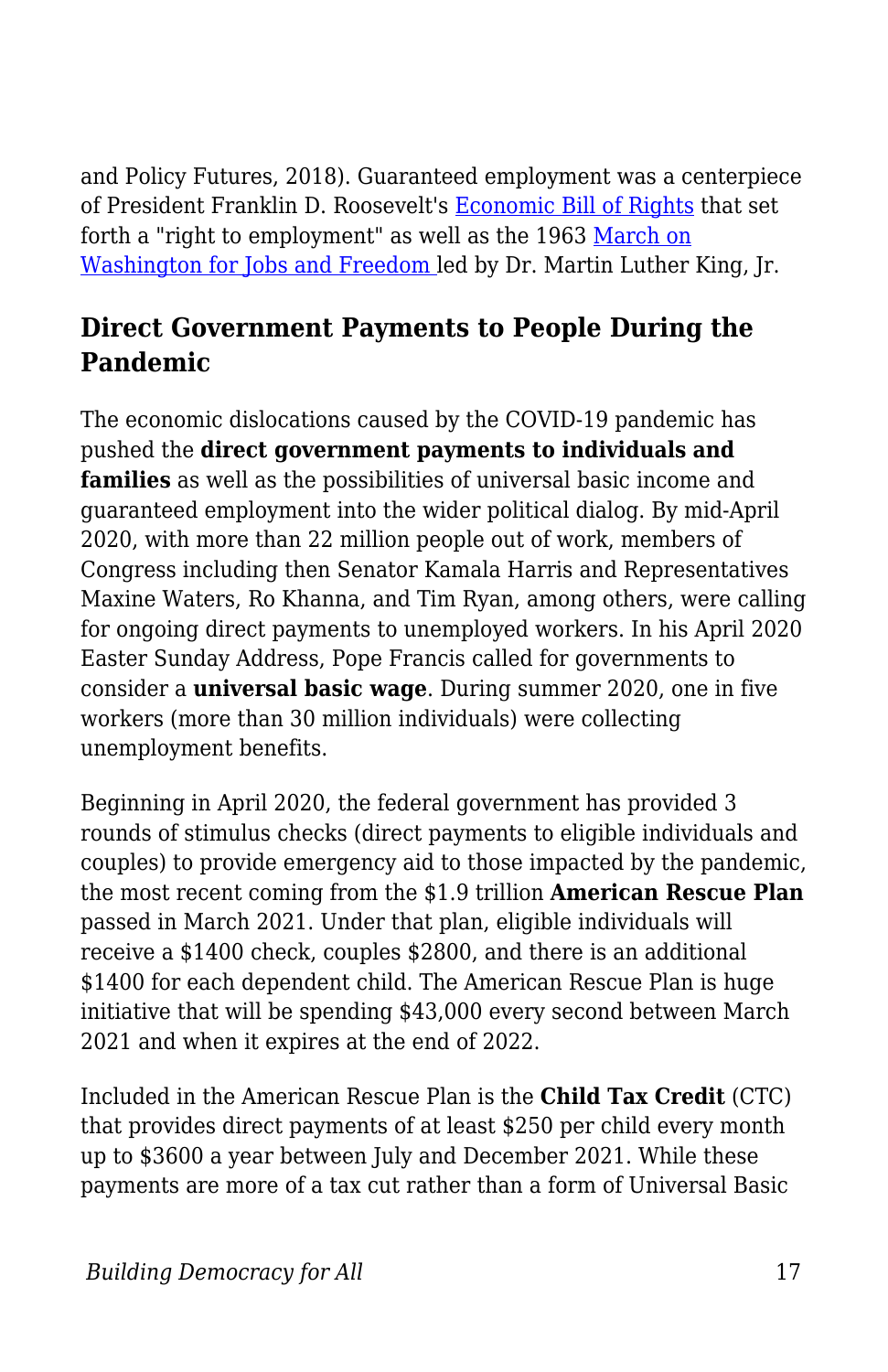Income, they will impact some 39 million households (about 90 percent of all families with children in this country). You can learn more from the [Advanced Child Tax Credit Payments](https://www.irs.gov/credits-deductions/advance-child-tax-credit-payments-in-2021) from Internal Revenue Service. The Child Tax Credit was originally created as part of the 1997 Taxpayer Relief Act.

#### **Versions of Universal Basic Income**

Universal Basic Income gained renewed publicity during the early stages of the 2020 Presidential campaign when Democratic candidate and entrepreneur Andrew Yang proposed giving \$1000 a month to every American over the age of 18. Yang, as well as both Facebook CEO Mark Zuckerberg and Tesla CEO Elon Musk, among others, believe UBI will help address the growing problem of workers being displaced from their jobs by automation.

Other politicians regard UBI as a way to help the large numbers of Americans who are living at or near the poverty level and must work multiple jobs just to get by. The Census Bureau has reported that about 13 million workers in the U.S. have more than one job (Beckhusen, 2019).

There are UBI programs in existence right now. Alaska gives every resident a yearly check from the state's oil revenue called the [Permanent Fund Dividend](https://pfd.alaska.gov). In 2018, all residents received \$1,600. Since February 2019, the city of Stockton, California paid 125 lowincome residents \$500 a month through its SEED (Stockton Economic Empowerment Demonstration) program (["Will 'Basic Income' Become](https://www.sacbee.com/news/local/article226280230.html) [the California Norm?"\)](https://www.sacbee.com/news/local/article226280230.html). The mayor of the city declared that "unconditional cash provides people the agency to make the right decisions for themselves and their families" ([Tubbs, 2020, para. 8](https://www.marketwatch.com/story/americans-need-more-than-a-1200-check-a-guaranteed-basic-income-is-the-stimulus-we-deserve-2020-04-27)).

Beginning in November 2020, Chelsea Massachusetts, a majority Latino city across the Mystic River from Boston, will begin giving 2,074 families between \$200 and \$400 a month to use as those family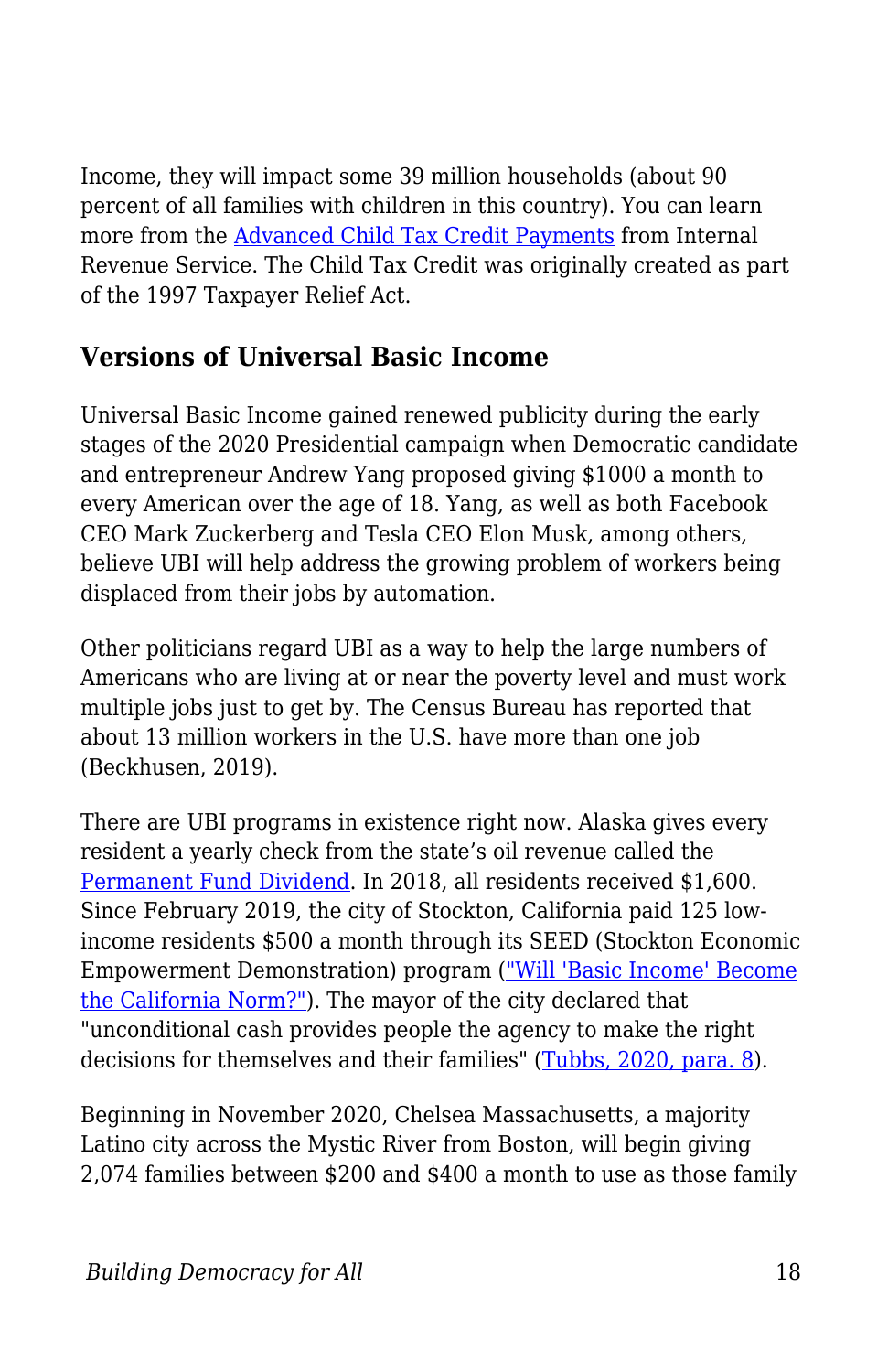members decide. The program, **[Chelsea Eats](https://www.chelseama.gov/CoronavirusUpdates/ChelseaEats)**, which has funding from the Shah Family Foundation (\$1 million), the city of Chelsea (\$2.5 million), United Way of Massachusetts (\$250,000) and Massachusetts General Hospital (\$200,000) is scheduled to last for four to six months.

### **Guaranteed Jobs**

As an alternative to UBI programs, 2020 Presidential candidate Bernie Sanders has proposed a **[guaranteed government jobs](https://berniesanders.com/issues/jobs-for-all/)** program. Under his proposal, state and local governments would pay people to engage in public works projects related to areas of community need, such as construction of affordable housing, repair and replacement of aging infrastructure, and so on. Workers would be paid \$15 an hour and receive paid family and medical leave. Since 2005, in India, the [Mahatma Gandhi National Rural Employment Act](https://www.nrega.nic.in/netnrega/mgnrega_new/Nrega_home.aspx) has provided 100 days of guaranteed employment every year for adult members of rural households who cannot find a job.

#### **Persistant and Pervasive Income Inequality**

**Income inequality** remains a persistent social problem because the rich are so much richer than everyone else. "Income disparities are so pronounced that America's top 10 percent now average more than nine times as much income as the bottom 90 percent, according to data analyzed by UC Berkeley economist Emmanuel Saez," (as cited in [Inequality.org, n.d., para. 3\),](https://inequality.org/facts/income-inequality/) while the top 1% average over 39 times more income than the bottom 90%. Providing people with a guaranteed income could make a huge difference for those struggling to survive on a monthly basis.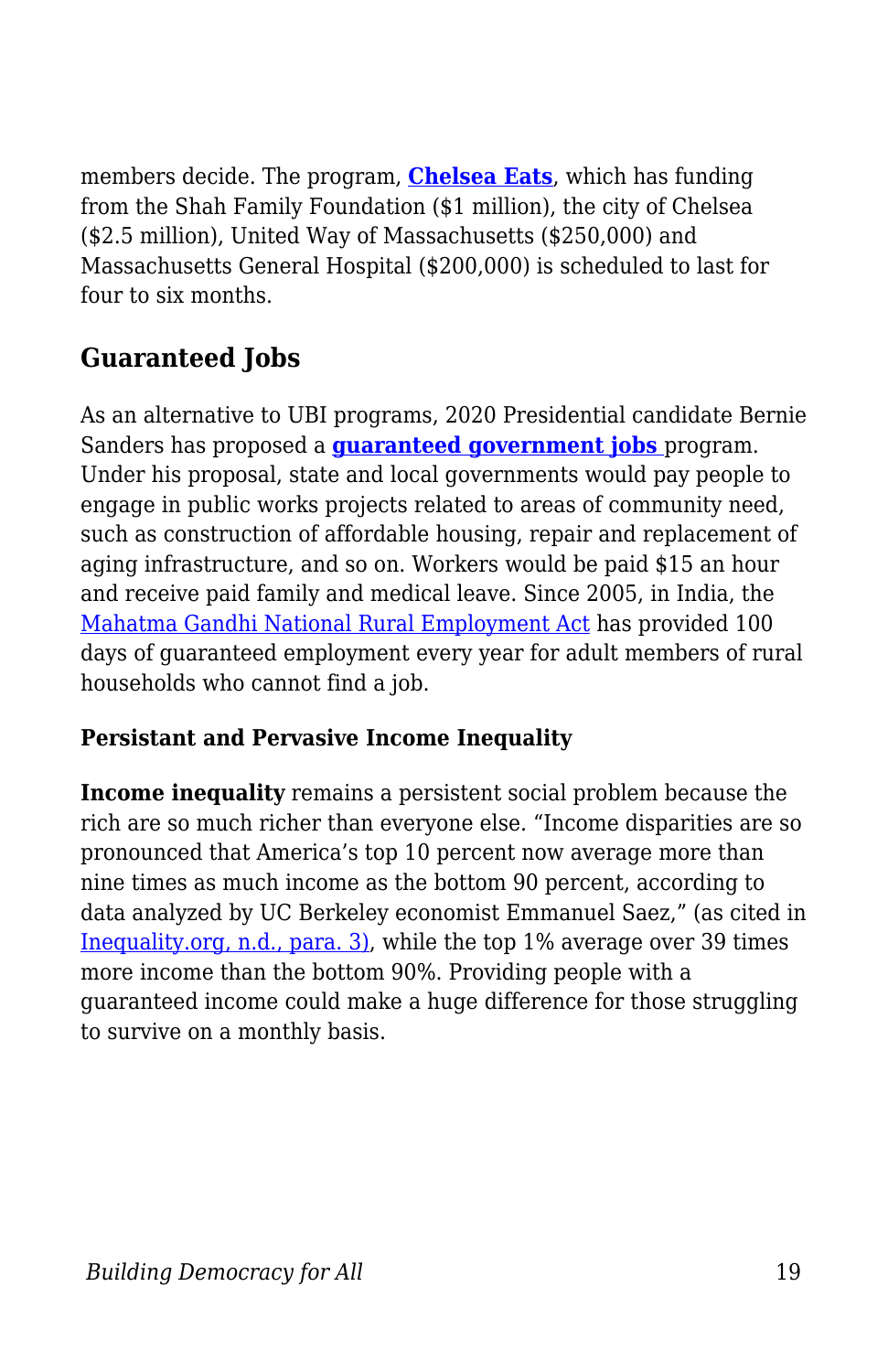### **Suggested Learning Activities**

- **State Your View**
	- How much money does someone need for happiness and well-being?
		- [Researchers have proposed \\$75,000 a year.](https://www.sloww.co/how-much-money-enough/) Do you agree or disagree and why?

#### **Envision a More Equitable Society**

- Universal Basic Income and Guaranteed Government Jobs are proposed as ways to create a more equitable society where everyone has an economic and social foundation for personally productive and meaningful lives.
- What steps would you take to create a more equitable society for all?

#### **Online Resources for Universal Basic Income and Guaranteed Employment**

- $\bullet$  Pro:
	- [Why Everyone is Talking About Free Cash Handouts--An](https://www.cnbc.com/2019/06/27/free-cash-handouts-what-is-universal-basic-income-or-ubi.html) [Explainer on Universal Basic Income,](https://www.cnbc.com/2019/06/27/free-cash-handouts-what-is-universal-basic-income-or-ubi.html) CNBC.com (June 27, 2019)
	- [5 Characteristics of Basic Income,](https://basicincome.org/about-basic-income/) Basic Income Earth Network
- $\bullet$  Con:
	- o [Who Really Stands to Win from Universal Basic Income?](https://www.newyorker.com/magazine/2018/07/09/who-really-stands-to-win-from-universal-basic-income) The New Yorker (July 2, 2018)
	- [Universal Basic Income Has Been Tried Before. It Didn't](https://www.heritage.org/poverty-and-inequality/commentary/universal-basic-income-has-been-tried-it-didnt-work) [Work.](https://www.heritage.org/poverty-and-inequality/commentary/universal-basic-income-has-been-tried-it-didnt-work) The Heritage Foundation (October 9, 2018)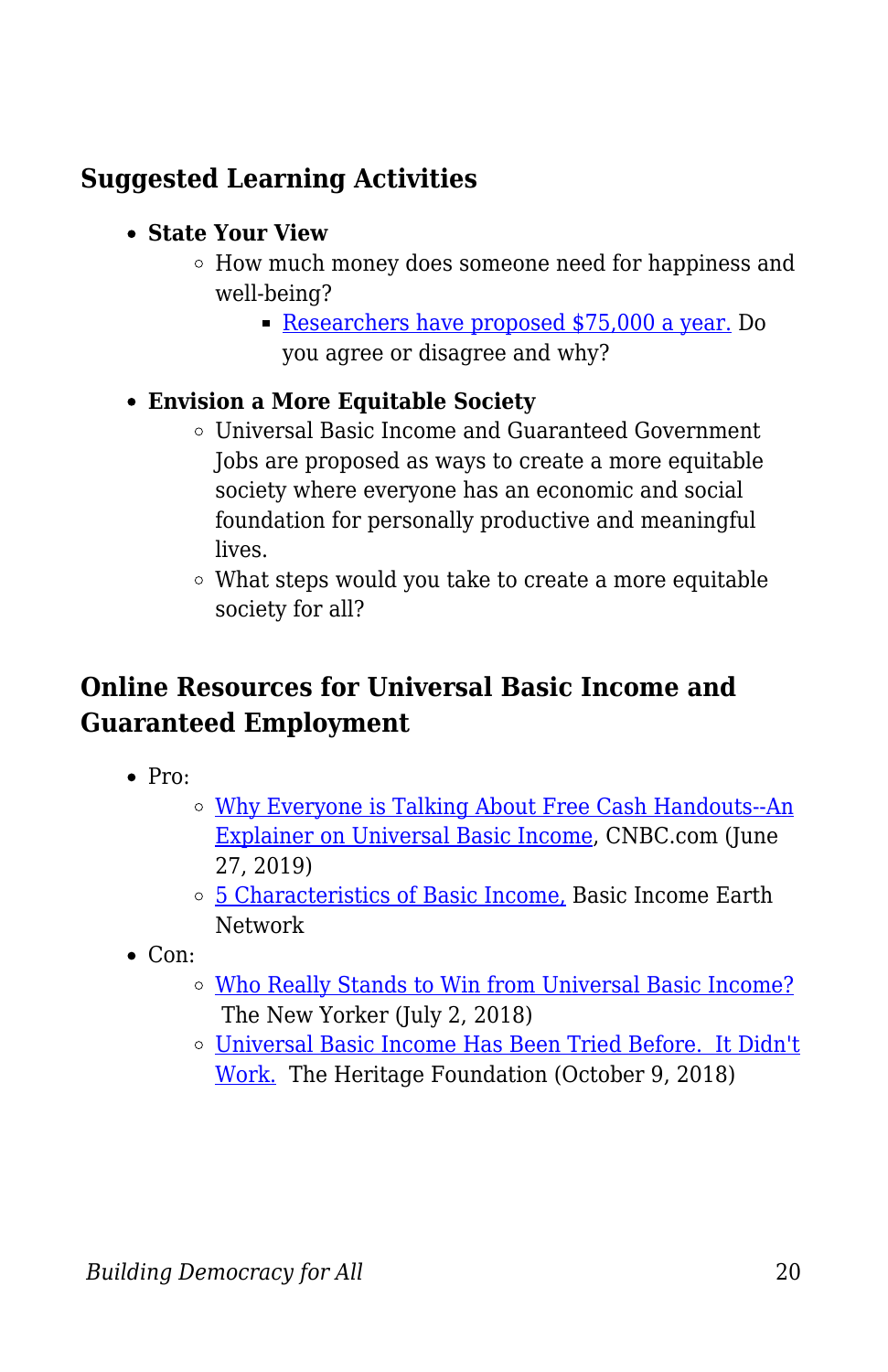## **Standard 4.3 Conclusion**

**Civic life** is where people exercise their responsibilities by being active members of their community and nation. **Political life** is where people actively participate in government at the local, state, and national level as voters, engaged community members who protest and lobby for change, and as candidates for and holders of political offices. **Private life** is where individuals conduct their own affairs in their own ways. **INVESTIGATE** looked at how the government's responses to the COVID-19 pandemic impacted people's personal lives and freedoms. From the perspective of political life, **UNCOVER** examined women's political participation around the world. **ENGAGE** asked if the United States should adopt Universal Basic Income (UBI) or Guaranteed Employment as national economic, social and civic policies.